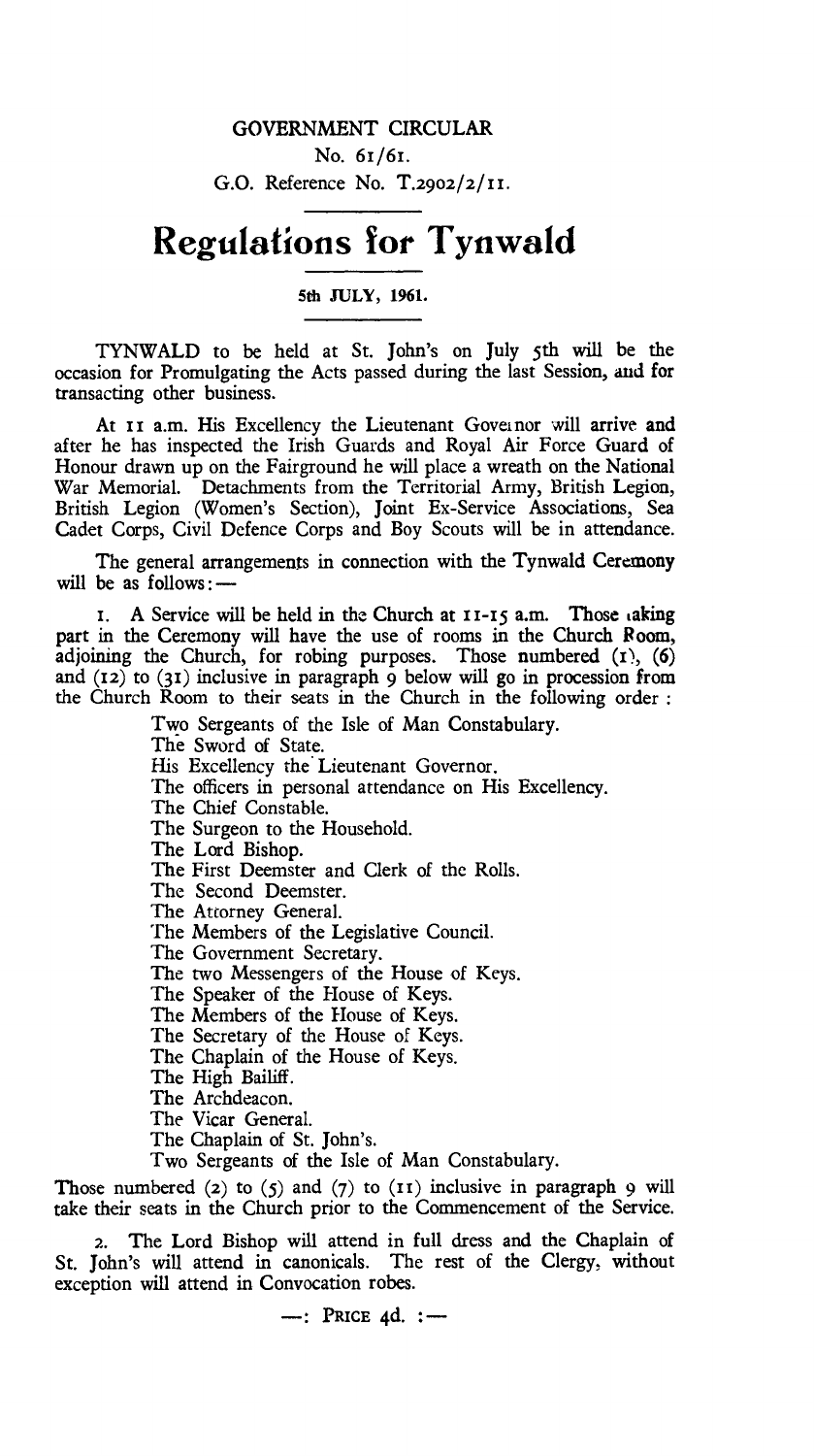3. Detachments from the British Legion, British Legion (Women's Section), Joint Ex-Service Associations, Sea Cadet Corps, Civil Defence Corps and Boy Scouts Association will line the pathway between Tynwald Hill and the Church and from the Church to the Church Room.

The public will not be permitted to proceed within the lines formed by the above contingents.

5. Those taking part in the ceremony will occupy the places in the Church allotted to them.

6. Places for friends will be reserved in the Church for members of Tynwald and officials. Tickets will be numbered and the numbers on the tickets will correspond with the numbers on the pews.

7. There will be limited accommodation in the Church for members of the public, who will be issued with numbered tickets.

8. Ticket holders should be in their places in the Church not later than II a.m.

9. A procession to Tynwald Hill will be formed in the following order :—

(t) Four Sergeants of the Isle of Man Constabulary.

(2) The Coroners.

(3) The. Captains of the Parishes.

(4) Two Ministers of the Free Churches.

 $(5)$  The Beneficed Clergy.

(6) The Officiating Minister.

- $(7)$  The Chairman of the Isle of Man Education Authority.
- (8) The Chairman of the Peel Town Commissioners.
- (9) The Chairman of the Ramsey Town Commissioners.
- (to) The Chairman of the Castletown Town Commissioners.
- $(I<sub>I</sub>)$  The Mayor of Douglas
- (12) The Vicar-General.
- (13) The Archdeacon.
- (4) The High-Bailiff.
- $(15)$  The Chaplain of the House of Keys.
- (16) The Secretary of the House of Keys.
- (17) The Members of the House of Keys.
- (r8) The Speaker of the House of Keys.
- (19) The two Messengers of the House of Keys.
	- (20) The Government Secretary.
- (2r) The Members of the Legislative Council.
- (22) The Attorney-General.
- (23) The Second Deemster.
- (24) The First Deemster and Clerk of the Rolls.
- (25) The Lord Bishop.
- (26) The Sword of State.
- (27) His Excellency the Lieutenant Governor.
- (28) The Officers in personal attendance on His Excellency.
- (29) The Chief Constable.
- (30) The Surgeon to the Household.
- (3t) A detachment of the Isle of Man Constabulary.

Before the Procession reaches the War Memorial, it will halt and take up an alignment on either side of the path, facing inwards, so as to enable His Excellency to pass through and be the first to step on to the Hill. The procession will reform behind His Excellency in reverse order to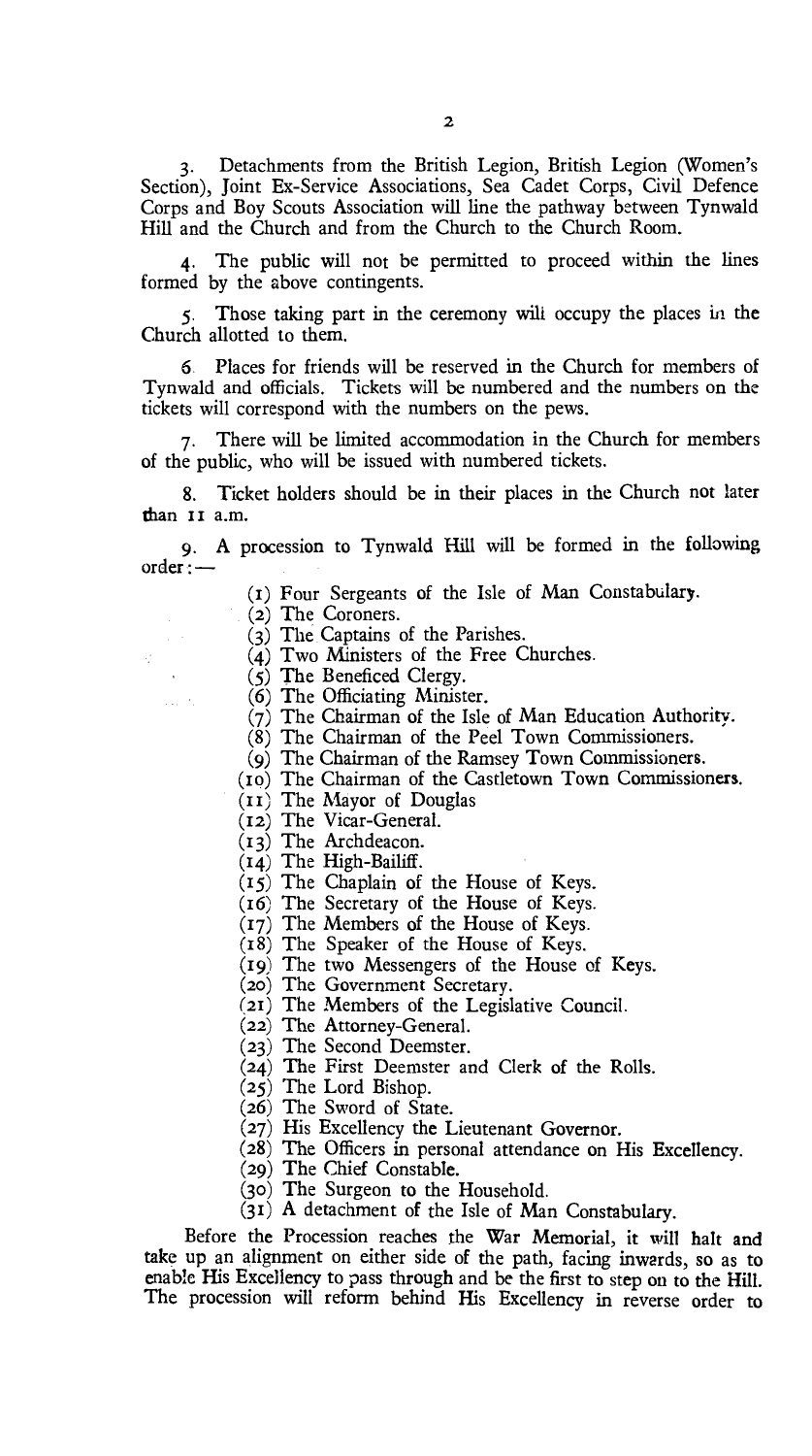that in which it left the Church. On the approach of His Excellency, troops will " present arms."

lc All persons in possession of tickets for the Church will be provided with accommodation in an enclosure at Tynwald Hill. Before the procession has left the building they will leave pew by pew, commencing from the front. The Church Choir will follow, taking up position to the North of the wall near the Commentators Box and in view of the Irish Guards Band.

t. On Tynwald Hill His Excellency the Lieutenant Governor, the members of the Legislative Council, the Government Secretary, the Sword Bearer and the officers in personal attendance on His Excellency will occupy the top; The Speaker, Members and Secretary of the House of Keys, together with their Chaplain, will be accommodated on the next step; while the High-Bailiff, the Vicar-General. the Mayor of Douglas, the Chairman of the Castletown, Peel and Ramsey Town Commissioners, the Chairman of the Isle of Man Education Authority, the Clergy (including the Officiating Minister) and the Free Church Ministers will occupy the step below.

The Captains of the Parishes will occupy the lowest step and they will be on either side of the approach.

The Coroners will stand at the foot of the Hill.

12. When His Excellency is seated on the Hill and the various officials have taken up their positions, there will be given a Royal Salute and the National Anthem and the Manx National Anthem will be sung by the Church Choir, accompanied by the Irish Guards Band, everybody standing.

- (1) His Excellency will resume his seat on the Hill and will say :-"LEARNED DEEMSTER, DIRECT THE COURT TO BE FENCED."
- (2) The First Deemster will then say :--<br>"CORONER OF GLENFABA SHEADING, FENCE THE COURT."
- (3) The Coroner of Glenfaba Sheading will fence the Court with the following form of words :—

" I FENCE THIS COURT OF TYNWALD IN THE NAME OF OUR MOST GRACIOUS SOVEREIGN LADY THE QUEEN. I CHARGE THAT NO PERSON DO QUARREL BRAWL OR MAKE ANY DIS-TURBANCE AND THAT ALL PERSONS DO ANSWER THEIR NAMES WHEN CALLED. I CHARGE THIS AUDIENCE TO WIT-NESS THIS COURT IS FENCED. I CHARGE THIS AUDIENCE TO WITNESS THIS COURT IS FENCED. I CHARGE THIS WHOLE AUDIENCE TO BEAR WITNESS THIS COURT IS NOW FENCED."

(4) The First Deemster will then say :-" OUTGOING CORONERS SURRENDER YOUR STAVES OF OFFICE TO HIS EXCELLENCY THE LIEUTENANT GOVERNOR."

(5) The Coroners will ascend the Hill in the following order :—

Glenfaba, Michael. Ayre, Garff, Middle, Rushen :-

hand in their staves of office and return to their places.

(6) The First Deemster will then say :—